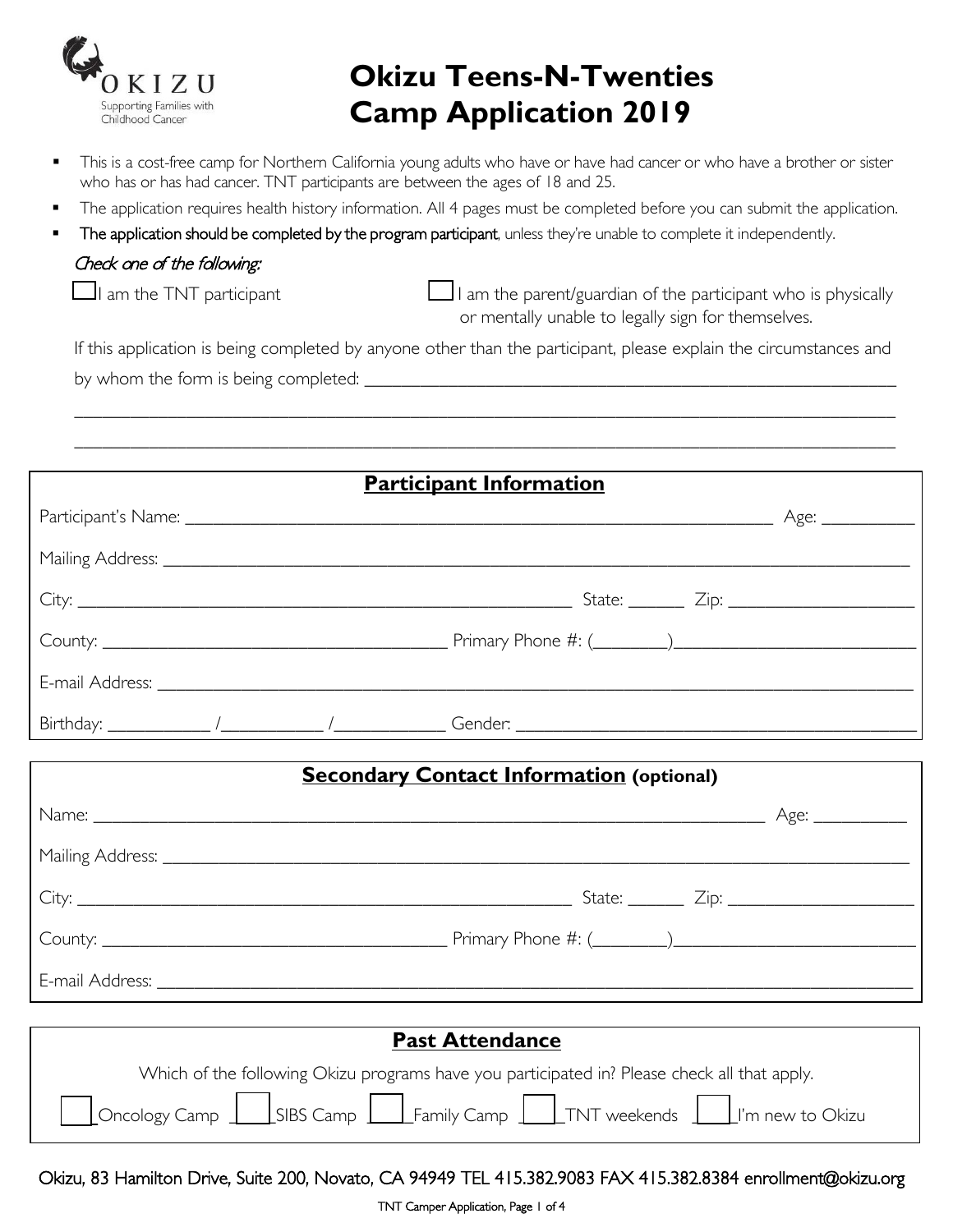| Participant Name: ______________                                                                                                                    |  |  |  |  |
|-----------------------------------------------------------------------------------------------------------------------------------------------------|--|--|--|--|
| <b>2019 TNT Camp Session Dates</b>                                                                                                                  |  |  |  |  |
| Please select which program(s) you would like to attend. You can sign up for multiple sessions now, or register for<br>another session at any time. |  |  |  |  |
|                                                                                                                                                     |  |  |  |  |
|                                                                                                                                                     |  |  |  |  |
| <b>Cancer Patient Information</b><br>Please complete all of this information even if the patient is no longer on treatment.                         |  |  |  |  |
|                                                                                                                                                     |  |  |  |  |
|                                                                                                                                                     |  |  |  |  |
| Relationship to the patient:<br>I am the cancer patient<br>I am the brother or sister of the cancer patient.<br>Other<br>*If other please explain:  |  |  |  |  |
| Cancer treatment facility, if known (select all that apply):                                                                                        |  |  |  |  |
| John Muir Medical Center, Walnut Creek<br>Stanford Children's Health at CPMC, San Francisco                                                         |  |  |  |  |
| Kaiser Permanente Oakland Medical Center<br>Kaiser Permanente Roseville Medical Center                                                              |  |  |  |  |
| Kaiser Permanente Santa Clara Medical Center<br>Lucile Packard Children's Hospital Stanford                                                         |  |  |  |  |
| UC Davis Medical Center, Sacramento<br>Sutter Medical Center, Sacramento                                                                            |  |  |  |  |
| UCSF Benioff Children's Hospital Oakland<br>UCSF Benioff Children's Hospital San Francisco                                                          |  |  |  |  |
| Other:                                                                                                                                              |  |  |  |  |
| Current stage of treatment: \[ \]<br>On treatment<br>Off treatment<br>Our family is bereaved                                                        |  |  |  |  |

## **Additional Emergency Contact Information**

Please list two additional people that can be contacted in case of emergency. One emergency contact must be local.

| <b>Emergency Contact #1</b>                                             |  |  |  |
|-------------------------------------------------------------------------|--|--|--|
|                                                                         |  |  |  |
|                                                                         |  |  |  |
| <b>Emergency Contact #2</b>                                             |  |  |  |
|                                                                         |  |  |  |
|                                                                         |  |  |  |
|                                                                         |  |  |  |
| <b>Acceptance Information</b>                                           |  |  |  |
| How would you like to receive acceptance materials? By Fmail By US Post |  |  |  |

| How would you like to receive acceptance materials?                                                | By Email | By US Post |    |
|----------------------------------------------------------------------------------------------------|----------|------------|----|
| If you choose email, please make sure you have provided a legible email address on the front page. |          |            |    |
| Would you prefer to receive the acceptance materials in Spanish?                                   |          | Yes        | No |

Okizu, 83 Hamilton Drive, Suite 200, Novato, CA 94949 TEL 415.382.9083 FAX 415.382.8384 enrollment@okizu.org

TNT Camper Application, Page 2 of 4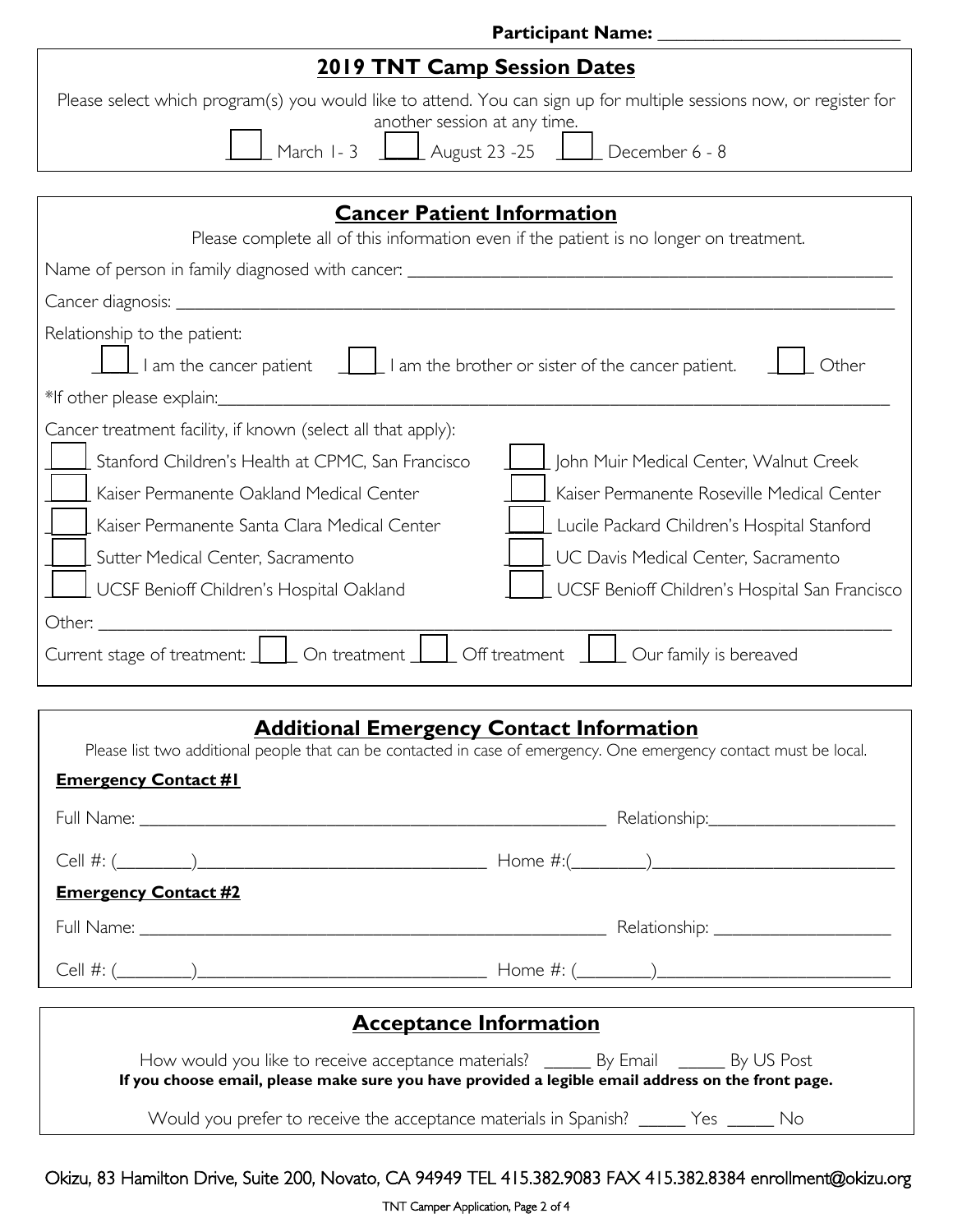### **Particinant Name:**

| <b>Farticipalit Name:</b>                                                                                                                                                                                                                                                                                                                                             |
|-----------------------------------------------------------------------------------------------------------------------------------------------------------------------------------------------------------------------------------------------------------------------------------------------------------------------------------------------------------------------|
| <b>Okizu TNT Program Health History Form</b>                                                                                                                                                                                                                                                                                                                          |
| Please complete the following Health History form as part the application. It is essential that we have current health information in order<br>to ensure the safety and well-being of participants during their time with Okizu.                                                                                                                                      |
| Do you have any allergies?     The Yes<br>No                                                                                                                                                                                                                                                                                                                          |
| If yes, what are you allergic to: $\Box$ Food $\Box$ Medicine $\Box$ The environment (insect stings, hay fever, etc.)<br>$\Box$ Other                                                                                                                                                                                                                                 |
|                                                                                                                                                                                                                                                                                                                                                                       |
| Do you require an EpiPen?     Yes<br><b>No</b><br>If yes, please provide details about your anaphylaxis, including the date and description of the reaction:                                                                                                                                                                                                          |
| *Please bring at least one non-expired EpiPen with you.                                                                                                                                                                                                                                                                                                               |
| Do you have any dietary restrictions?       Yes<br>No                                                                                                                                                                                                                                                                                                                 |
| *We can easily accommodate vegetarians and campers with a no red meat preference. If you have other dietary restrictions, please<br>contact the Okizu office to discuss.                                                                                                                                                                                              |
| Will you be taking any medications, require any medical treatments, or procedures that you would                                                                                                                                                                                                                                                                      |
| like/need the Okizu medical staff to help you with, or would need space/privacy for? $\Box$ Yes<br>No<br>If yes, please list any medications, and let us know what else you might need help with. (If you are taking medications or have<br>medical treatments or procedures that don't require assistance from the Okizu staff, then it's up to you whether to share |
| Do you have any current/recent health issues (such as surgery, seizures, serious infections, relapse,                                                                                                                                                                                                                                                                 |
| medications, etc.)? Yes Mo                                                                                                                                                                                                                                                                                                                                            |
|                                                                                                                                                                                                                                                                                                                                                                       |
| Do you have any physical challenges that you will need help with? Prosthetics? Use a wheelchair?<br>Difficulty walking long distances? Balance or coordination problems? Ves Ves No                                                                                                                                                                                   |
|                                                                                                                                                                                                                                                                                                                                                                       |
|                                                                                                                                                                                                                                                                                                                                                                       |

Okizu, 83 Hamilton Drive, Suite 200, Novato, CA 94949 TEL 415.382.9083 FAX 415.382.8384 enrollment@okizu.org

\_\_\_\_\_\_\_\_\_\_\_\_\_\_\_\_\_\_\_\_\_\_\_\_\_\_\_\_\_\_\_\_\_\_\_\_\_\_\_\_\_\_\_\_\_\_\_\_\_\_\_\_\_\_\_\_\_\_\_\_\_\_\_\_\_\_\_\_\_\_\_\_\_\_\_\_\_\_\_\_\_\_\_\_\_\_\_\_\_\_\_\_\_\_\_\_\_\_

TNT Camper Application, Page 3 of 4